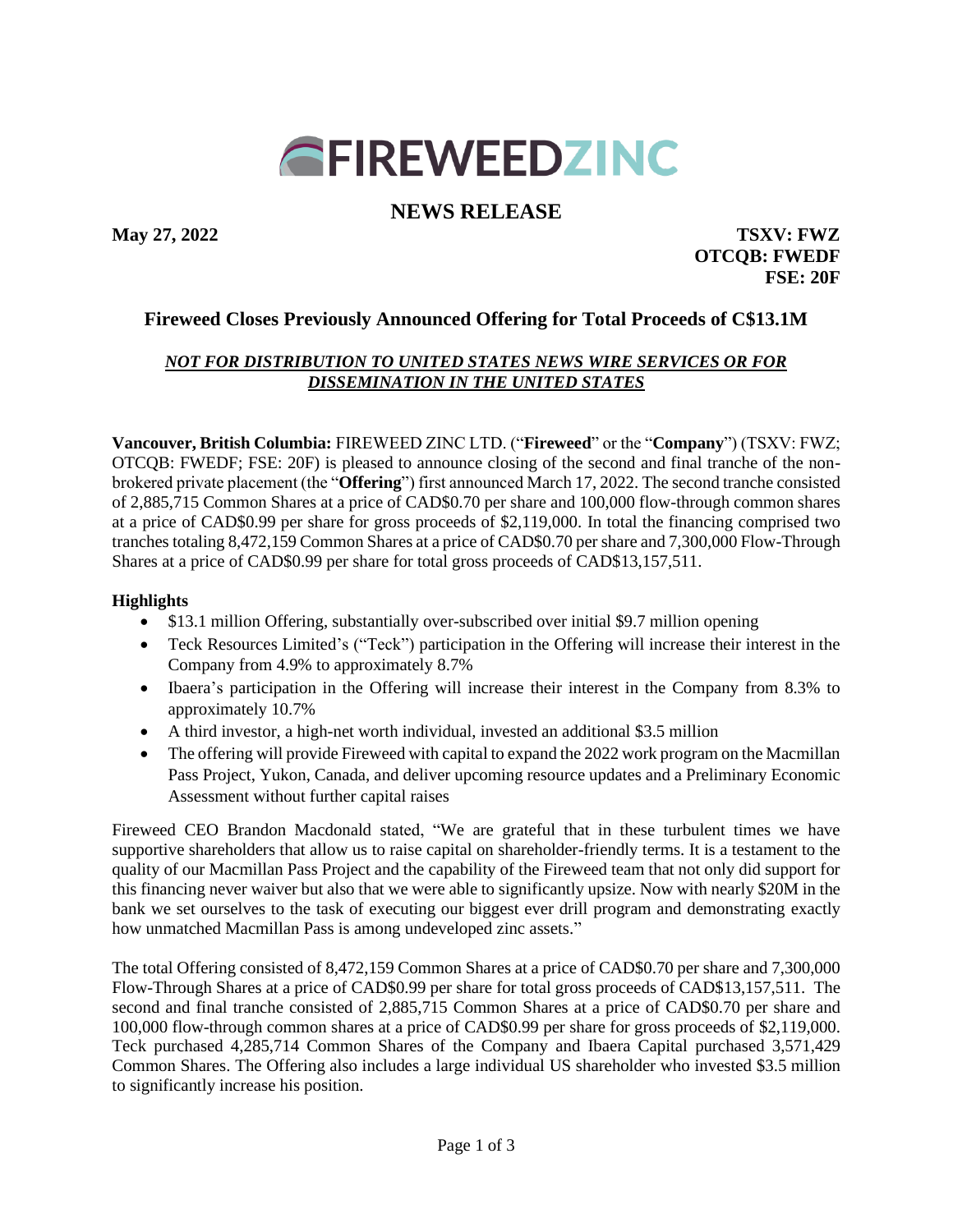The proceeds from the Offering will be used for exploration and development of the Company's Macmillan Pass Project in Yukon, Canada, and for general working capital purposes. The gross proceeds from the issuance of all Flow-Through Shares will be used to incur Canadian Exploration Expenses ("**CEE**") and will qualify as "flow-through mining expenditures" under the Income Tax Act (Canada), which will be renounced to the purchasers of Flow-Through Shares with an effective date no later than December 31, 2022 in an aggregate amount no less than the proceeds raised from the issue of the Flow-Through Shares. The Company will pay finders fees in compliance with the policies of the TSX Venture Exchange and applicable securities legislation, to arm's length finders in connection with subscriptions from subscribers introduced by them, totaling \$108,840, and 153,000 warrants exercisable for 12 months from the date of issuance to acquire common shares of the Company at an exercise price of \$0.70 per share.

Insiders of the Company acquired an aggregate of 115,000 Common Shares in the Offering, which participation constituted a "related party transaction" as defined under Multilateral Instrument 61-101 Protection of Minority Security Holders in Special Transactions ("MI 61-101"). Such participation is exempt from the formal valuation and minority shareholder approval requirements of MI 61-101 as neither the fair market value of the securities acquired by the insiders, nor the consideration for the securities paid by such insiders, exceed 25% of the Company's market capitalization. As required by MI 61-101, the Company advises that it expects to file a material change report relating to the Offering less than 21 days from completion of the Offering, as the nature of the related party transaction is relatively immaterial, and was not necessary to complete the Offering, and can generally be considered reasonable in the circumstances.

This Offering remains subject to final approval of the TSX Venture Exchange. All securities issued under the Offering will be subject to a statutory hold period of four months plus a day following the date of closing.

**About Fireweed Zinc Ltd. (TSXV: FWZ):** Fireweed Zinc is a public mineral exploration company focused on zinc-lead-silver and managed by a veteran team of mining industry professionals. The Company has two projects located in northern Canada:

- **Macmillan Pass Zinc-Lead-Silver Project:** Fireweed owns 100% of the district-scale 940 km<sup>2</sup> Macmillan Pass project in Yukon, Canada, which is host to the Tom and Jason zinc-lead-silver deposits with current Mineral Resources and a PEA economic study (see Fireweed news releases dated 10<sup>th</sup> January 2018, and 23<sup>rd</sup> May 2018, respectively, and reports filed on [www.sedar.com](about:blank) for details) as well as the Boundary Zone, Boundary Zone West, Tom North Zone and End Zone which have significant zinc-lead-silver mineralization drilled but not yet classified as mineral resources. The project also includes large blocks of adjacent claims with known showings and significant upside exploration potential.
- Gayna River Zinc-Gallium-Germanium Project: Fireweed has 100% of the 128.75 km<sup>2</sup> Gayna River project located 180 kilometres north of the Macmillan Pass project. It is host to extensive critical minerals mineralization including zinc, gallium and germanium as well as lead and silver, outlined by 28,000 metres of historic drilling and significant upside potential.

In Canada, Fireweed (TSXV: FWZ) trades on the TSX Venture Exchange. In the USA, Fireweed (OTCQB: FWEDF) trades on the OTCQB Venture Market for early stage and developing U.S. and international companies. Companies are current in their reporting and undergo an annual verification and management certification process. Investors can find Real-Time quotes and market information for the Company on [www.otcmarkets.com.](about:blank) In Europe, Fireweed (FSE: 20F) trades on the Frankfurt Stock Exchange**.**